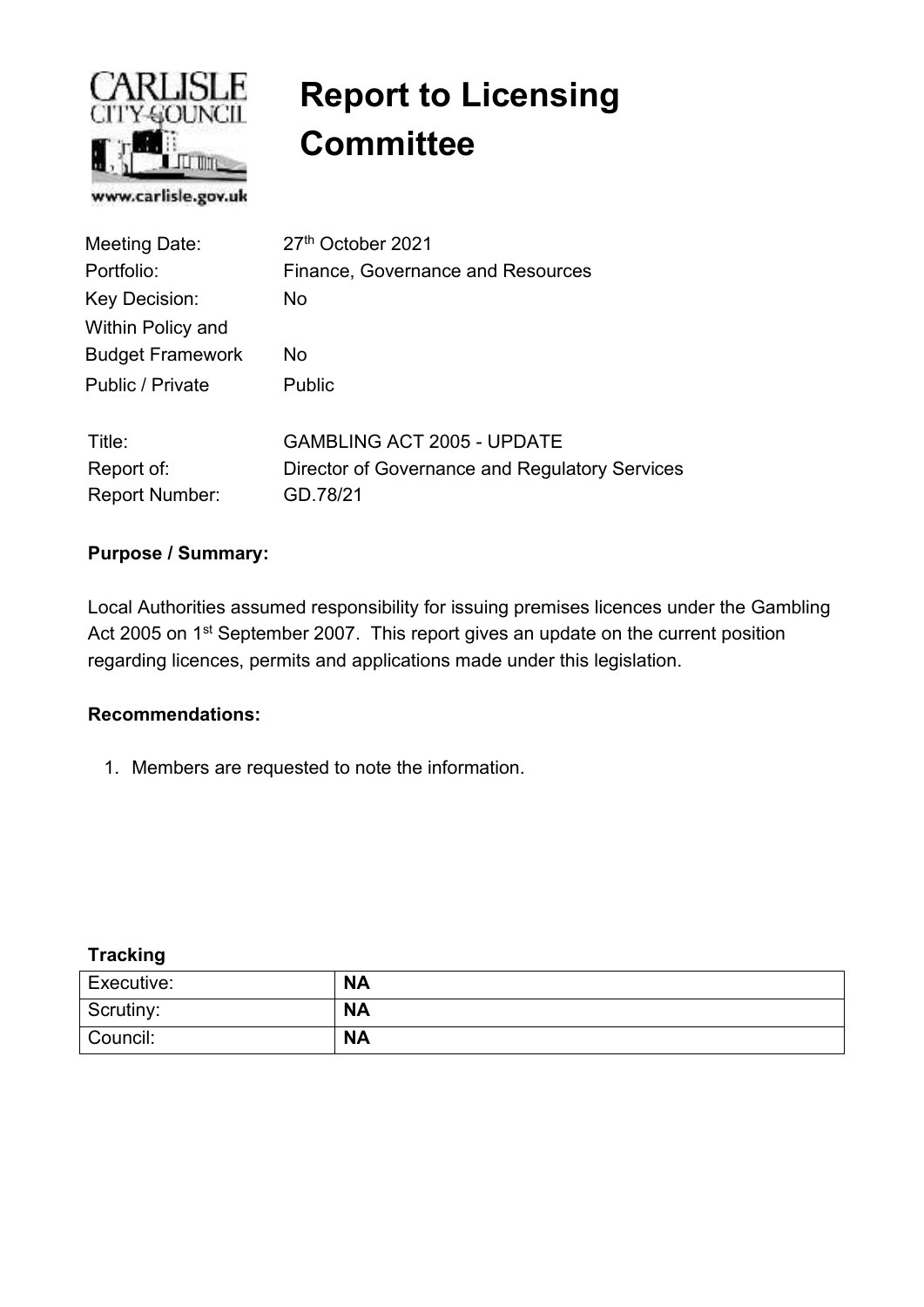#### 1.0 **BACKGROUND**

- 1.1 The Gambling Act 2005 took effect on 1<sup>st</sup> September 2007, from which date this Council assumed responsibility for administering premises licences.
- 1.2 The main thrust of the legislation was that Local Authorities took over the responsibility for licensing gambling premises from the Licensing Justices. The Gambling Commission has responsibility for licensing operators and personal licence holders.

# 2 **LICENCE FIGURES - as at 13th October 2021**

#### 2.1 **Premises**

|                        | Adult                    | <b>Betting</b> | <b>Betting</b>  | <b>Bingo</b>   | Unlicensed    |
|------------------------|--------------------------|----------------|-----------------|----------------|---------------|
|                        | Gaming                   | Premises       | <b>Premises</b> | Premises       | Family        |
|                        | Centres                  | (non-track)    | (Track)         |                | Entertainment |
|                        |                          |                |                 |                | Centre        |
| <b>Previous Report</b> |                          | 13             |                 | 2              | າ             |
| <b>Current Report</b>  |                          | 13             |                 | $\overline{2}$ | 2             |
| Surrendered/Revoked    | $\overline{\phantom{a}}$ |                |                 |                |               |
| in reporting period    |                          |                |                 |                |               |

### 2.2 **Gaming Machines**

|                        | Club   | Club    | <b>Notification</b> | Licensed        |
|------------------------|--------|---------|---------------------|-----------------|
|                        | Gaming | Machine | of Gaming           | <b>Premises</b> |
|                        | Permit | Permit  | <b>Machines</b>     | Gaming          |
|                        |        |         |                     | Machine         |
|                        |        |         |                     | <b>Permits</b>  |
| <b>Previous Report</b> | 5      | 5       | 53                  | 15              |
| <b>Current Report</b>  | 5      | 5       | 54                  | 15              |
| Surrendered/Revoked    |        |         |                     |                 |
| in reporting period    |        |         |                     |                 |

## **Club Gaming Permit**

These are granted to member's clubs to permit specifically the playing of chemin de fer (the original version of the card game baccarat) and pontoon (not blackjack) and to charge higher participation fees. The permit also allows the use of a variety of gaming machines including category B3.

**Club Machine Permit**